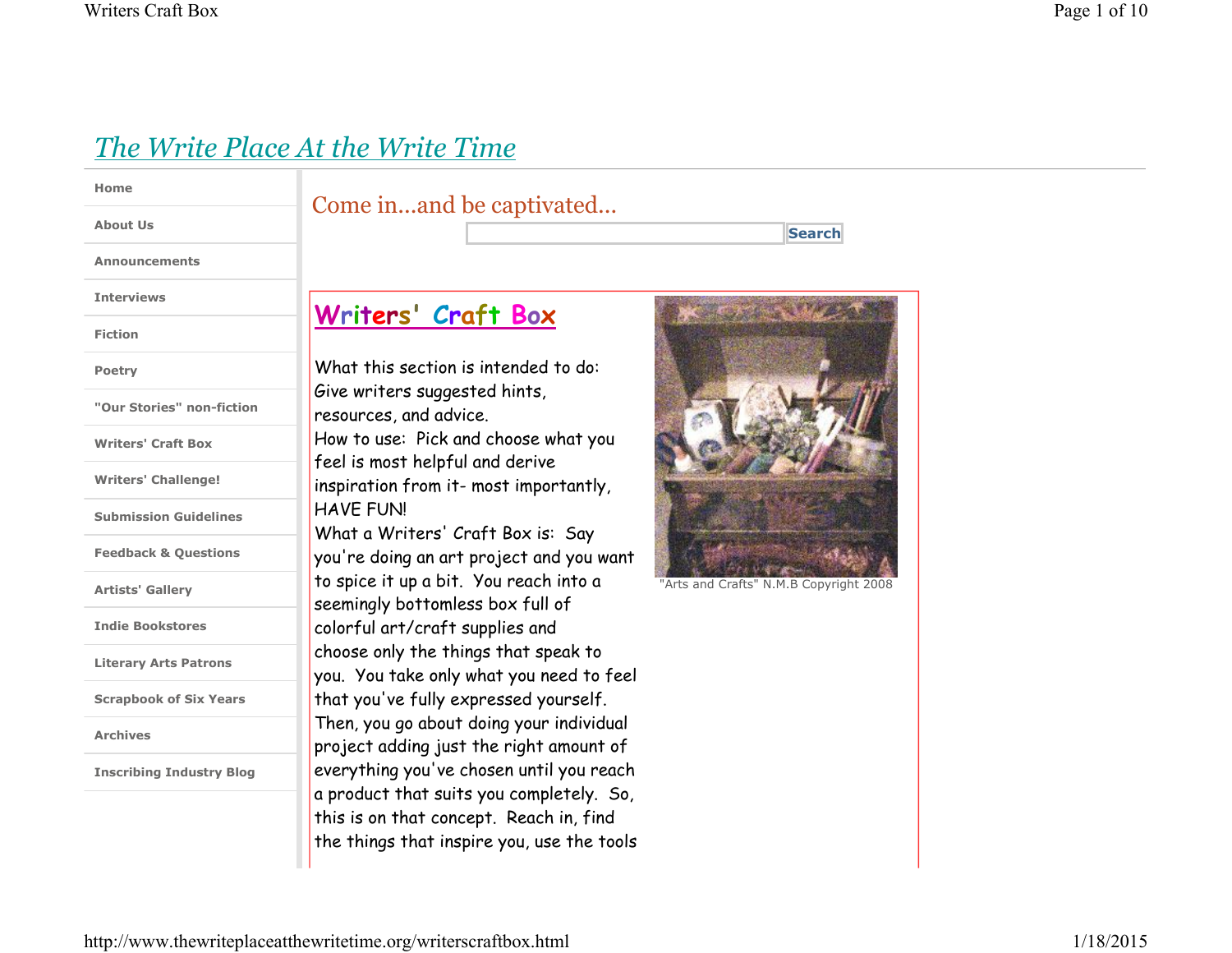that get your writing going and see it as fulfilling your self-expression as opposed to following rules.

Writing is art and art is supposed to be fun, relaxing, healing and nurturing. It's all work and it's all play at the same time. A Writers' Craft Box is whatever your imagination needs it to be- a lifeboat, the spark of an idea, a strike of metaphorical lightning, a reminder, or simply the recommendation of a good book. Feel free to sit back and break out the crayons. Coloring outside the lines is heartily encouraged.

*Craft Box Contributor Bio:* Denise Powell is the Founding Editor of *The Voices Project*, an online literary publication to promote selfexpression and encourage social change (www.thevoicesproject.org). She holds dual B.A. degrees in English and Journalism from the University of Iowa and was a student of the university's Undergraduate Poetry Workshop. Her writing has appeared in various publications including: *The Pulchritudinous Review*, *Principles of Water Resources* (Wiley Publishers), Nigel Barker's *Beauty Equation*, *Poetry Pacific*, and *Women, Work, and the Web: How the Web Creates Entrepreneurial Opportunities*(Scarecrow Press). Recent works can be found on her poetry blog:www.writingsbydcp.blogspot.com.

Denise has 10 years of experience in the publishing industry, particularly in higher education, as Associate Editor for Wiley Publishers and Senior Project Manager for Partner in Publishing. She is a member of the U.S. Board of Directors for OrphanAid Africa (www.oafrica.org), a non-profit organization based in Ghana, West Africa, which provides support to the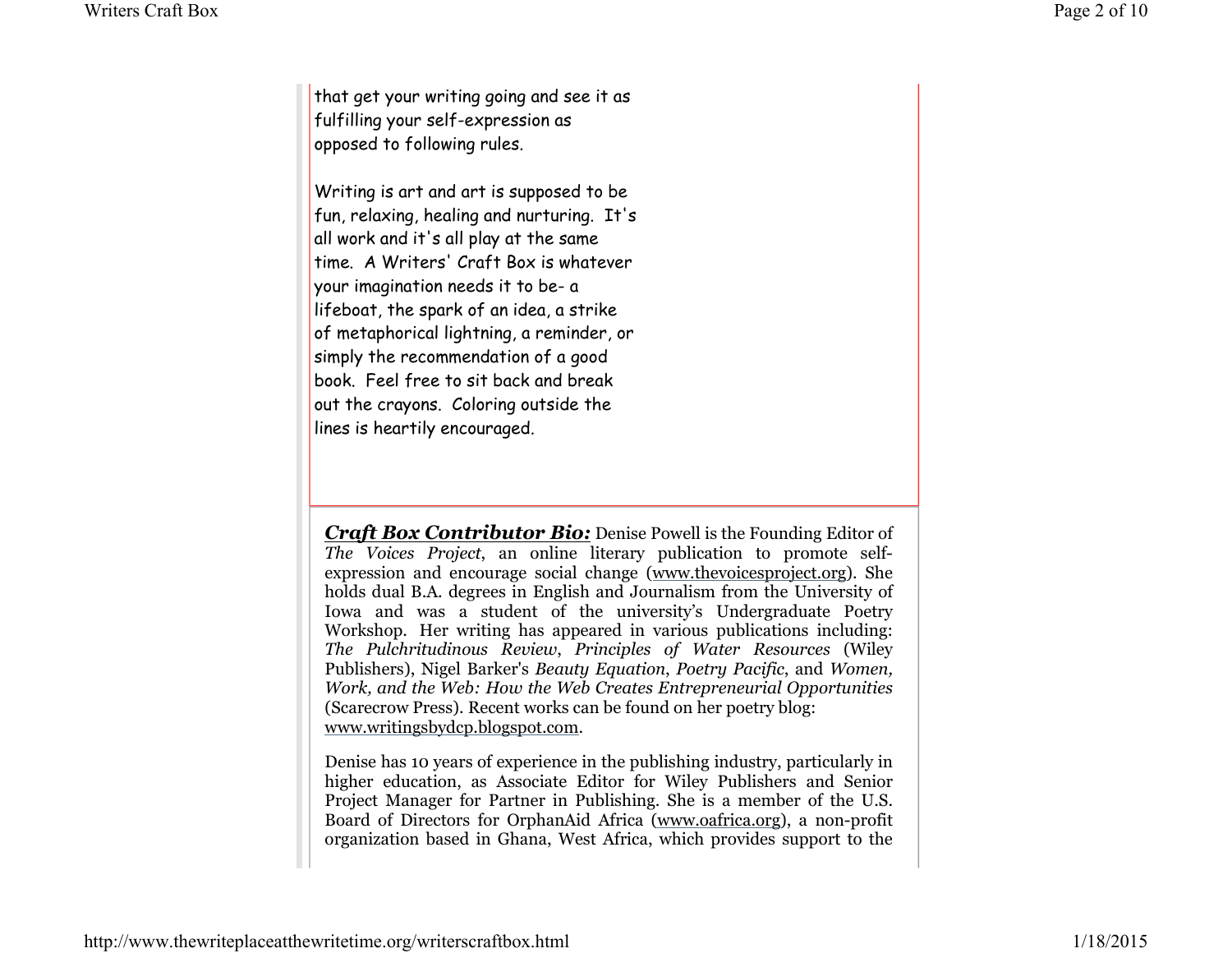families of vulnerable children. An avid traveler and impassioned risktaker, Denise has visited 43 countries and believes in promoting human rights internationally and domestically. She currently resides in Boulder, Colorado.

Unleashing Creativity Through Travel: A Brief Guide

by Denise Powell

*May 2008*

*Ghana, West Africa*

Onlookers gawked at the edge of a red dirt soccer pitch replete with deep divots that threaten to sprain the ankles of barefoot players. This was a big game—the village kids against the OAfrica team. The furious footwork and determination of each of the teenage players was impressive, despite the poor condition of the field and total lack of footwear. Watching the impassioned crowd, it was obvious that soccer is more than a beloved sport in Ghana—it's a source of great pride and identity.

My husband and I came to Ghana to work at OAfrica, a center that helps reunite orphans and vulnerable children with their families. The center housed children in transition and we had gotten to know many of them quite well after a few weeks.

Amid the loud cheers from the sidelines, Patience, a 15-year-old girl who lived at the center, came and sat next to me with her notebook in-hand. Behind her quiet, kind façade was a fearless nature. She had a heart-shaped face and a wide smile. It was obvious she felt comfortable around me. She held out her notebook, and sheepishly asked me to help edit her poems for her English class and told me how she loved to write poetry. I quickly lost interest in the game and turned my attention to the young girl standing in front of me, as I discovered my passion for poetry at her age. While I did not know the full details of Patience's background, I did know that her life thus far had not been easy. However, despite all the loss and turmoil she had endured at her tender age, Patience was bravely optimistic about her direction in life and her place in the world.

**How Travel Inspired Me**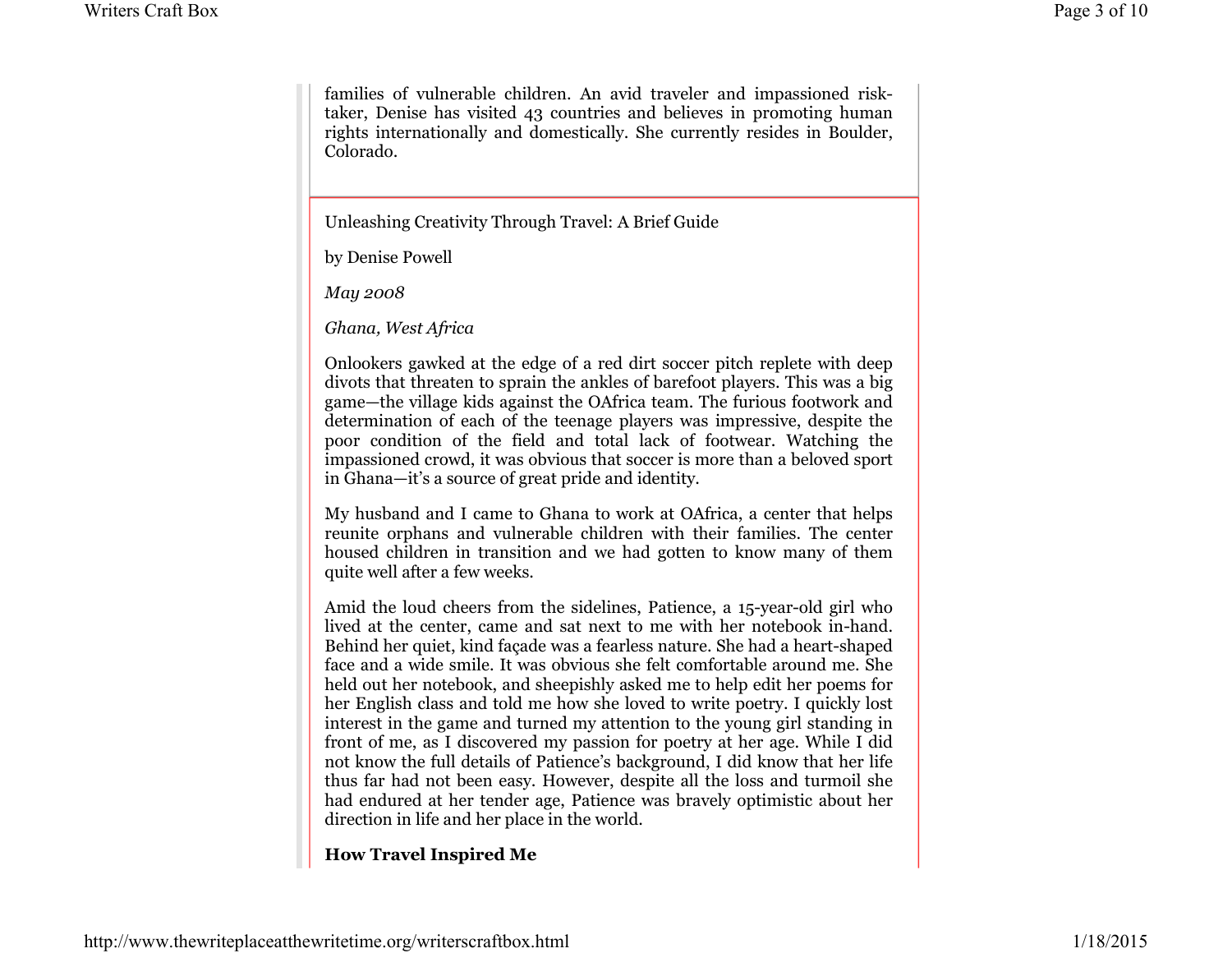Working with Patience was the catalyst for me to start *The Voices Project* (www.thevoicesproject.org), an international online platform for women to express their personal stories and observations through poetry to help promote social change. She was among my very first contributors with her piece "Poverty Poem." In her poem, she writes, *"If you gain success, do not abandon your friends. Help them too and food shall bless you."* Seeing through her lenses serves as a gentle, yet powerful, reminder to remain grateful—a message that has the potential to benefit everyone.

My work with vulnerable children in Ghana was a significant inspiration for me. It was creatively beneficial to be completely outside my element in order to shift my perspective of the world and see how there is a large part of the world's population that struggles to survive. One surprising observation was that despite all the hardship that the individual children living at OAfrica endured, such as abuse, parental absence, and their limited material possessions, they were happy and also admirably strongminded.

Courage, a young boy of about 7-years-old, was undergoing rehabilitation after being rescued by OAfrica. He had Cerebral Palsy and was an orphan who had been residing at an orphanage where he essentially spent his days underneath a bed, was never mentally or physically stimulated, so he could not walk or talk when he came to our organization. As a licensed massage therapist, I was privileged to work alongside the physical therapist on-site to assist in his remarkable rehabilitation. He is currently thriving, walking with a walker, and talking.

Below is a poem I was moved to write about my experience with Courage:

#### *~Unraveled~*

*An arrow is drawn in the sandleading toward a mud hut on the left side of the compound.I enter the octagonal room strewn with second-hand rag dolls,wooden blocks, and a toy piano. Courage lies motionlesson a hand-woven matchestnut eyes fixed on the cone-shaped ceiling.*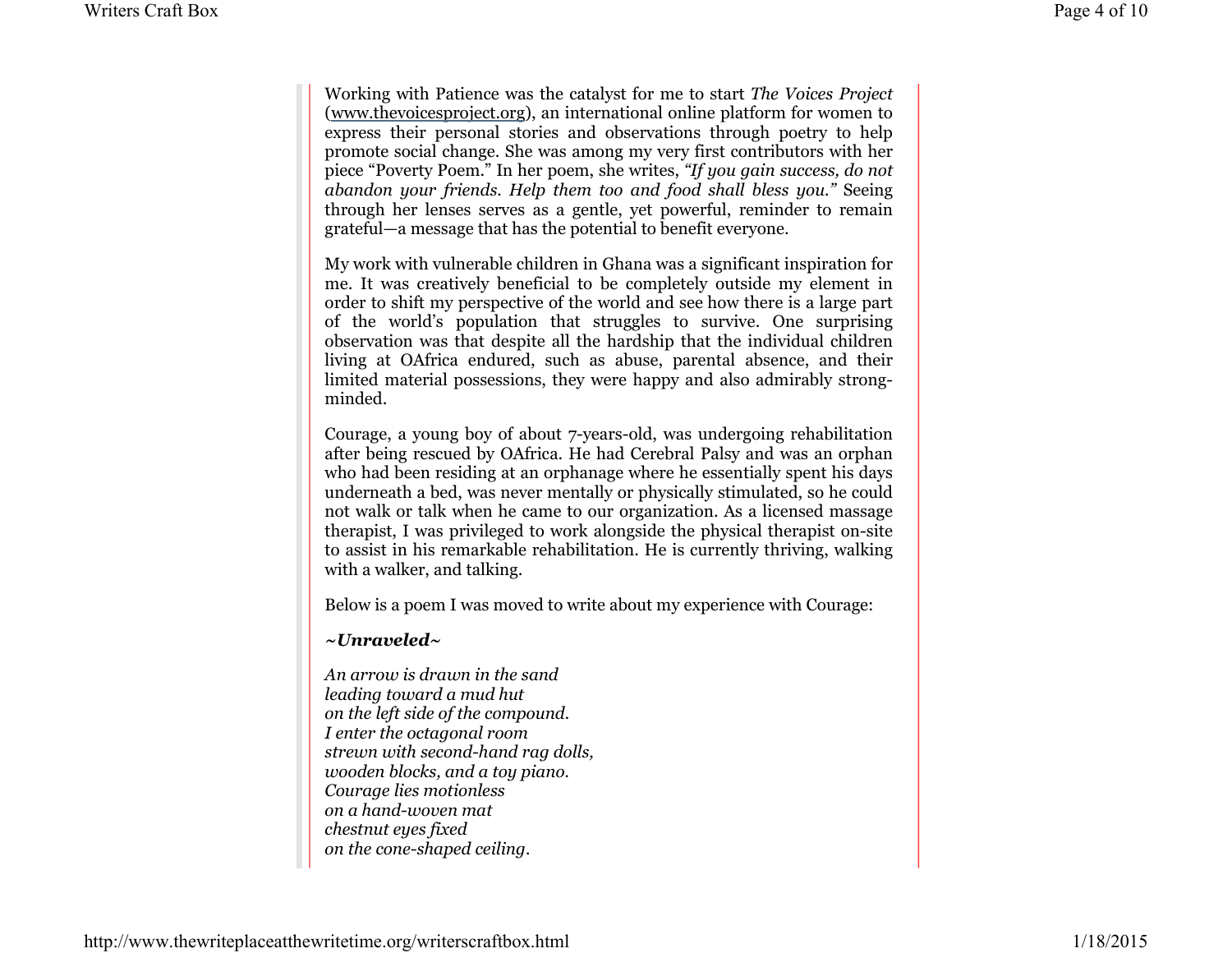*Legs fold into his body like an accordion snapped shut.Fingers glisten with salivahand-to-mouth. The Shea butter melting in my handssmells like the west African coastafter the rainy season.Hand under knee, I begin to uncoil the seven-year-oldfrom his cocoon stretching and kneading atrophied bodyin succinct rhythm with the low hum of cricketsthe corners of his lips tilting gently up.*

*© 2011, Denise C. Powell*

While my stay in Ghana initially inspired my work at *The Voices Project*, there were other experiences during my year abroad that also fed my inclinations to share others' stories through poetry and write them as well. As a woman, some countries were easier to travel in than others. Witnessing the inequality in various parts of the world riled me up. I became angry for the women that happened to be born into a particular culture that labeled them as secondary citizens. There appeared to be distinct roles that women played in certain cultures, and the rules did not make sense to me coming from a modern, western society. However, there were cases where a handful of women residing in small villages in developing countries *were* empowered to get an education or to work. These women certainly changed the stereotype in my mind. They were tough and often handled the money at home. Unfortunately, this scenario was an anomaly.

When talking to various women in developing nations, educated or not, they all had something to say but no motivation or platform in which to share their stories. And these women had a lot to say. What was consistent across the board is that they wanted to be heard. I hold a firm belief that when our unique individual perspectives are articulated on a page, it opens up an opportunity to educate and be educated, helping us all to be a little more well-rounded.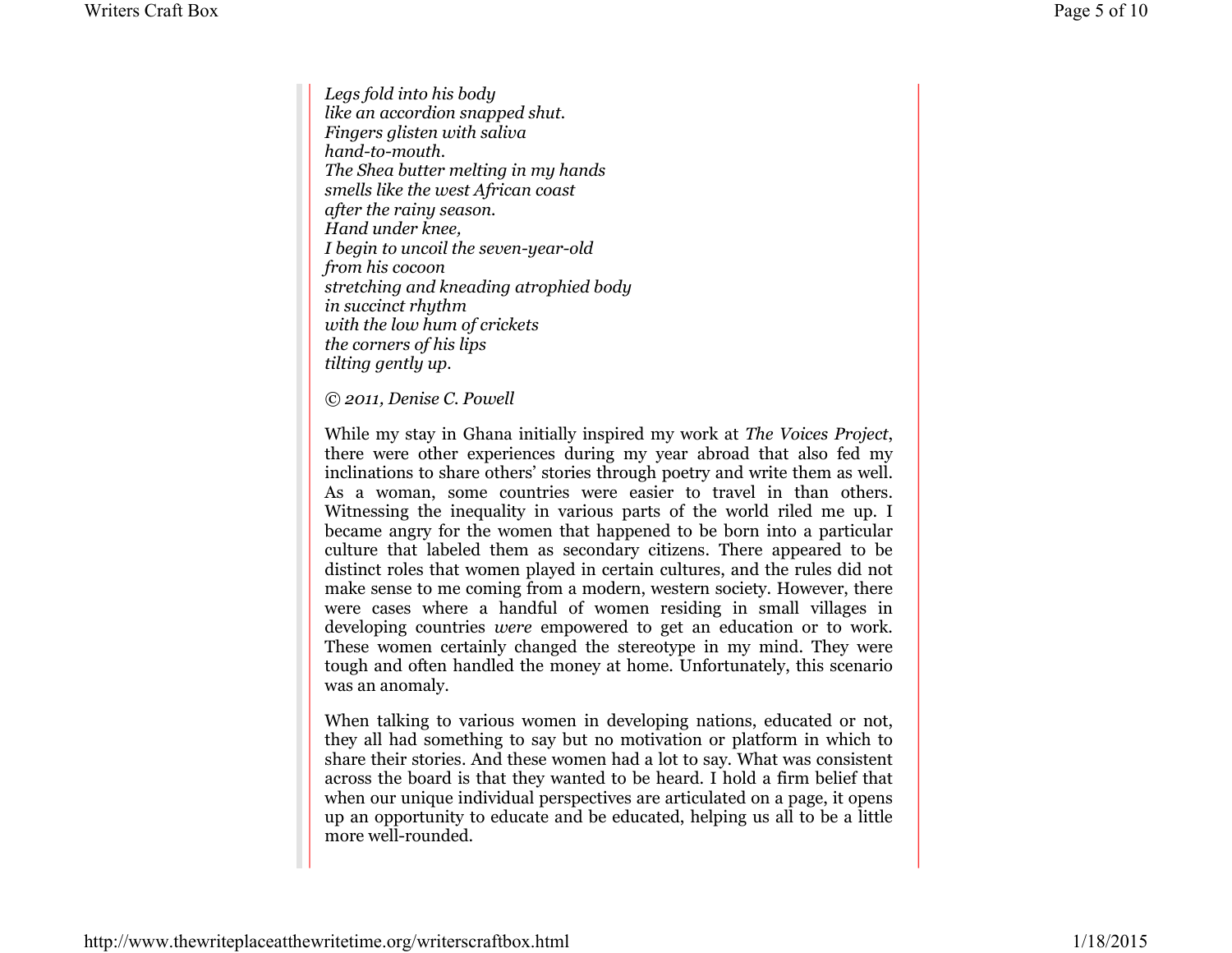## **How Might Travel Trigger Creativity for You?**

The answer may be different for everyone. By default, the very act of travel awakens the awareness of the present within us. Therefore, being in transit can bring our consciousness to an observatory, almost meditative state if we allow the mental chatter of normal everyday tasks to fade into memory. Free from the mundane daily distractions that seduce us at home, the creative process has space to manifest. Be warned, however, that travel is not always the Zen experience we want it to be. You may be disturbed by what you see, by how people are treated, or by how you are treated. For the writer, this is actually a good thing. Having traveled to 43 countries, the challenges I endured (i.e., dangerous border crossings, close encounters, accidents, hardships, relationships…) tend to make better stories. Thus, I recommend travelers find calm within the chaos to get the creative juices flowing.

Below are a few questions and tips to help you begin thinking about your next trip as well as when you are at your destination. There are also three short exercises included to get you writing!

### **How, Where and with Whom?**

How, where, and who you will travel with are big questions. Exercise 1 can help get you started before you leave. Exercises 2, 3 and 4 are great for when you're there to help ignite your personal writing process.

#### **Exercise 1:**

Make a list of top 5 places you've always wanted to go and list them in order, the most desired place as number 1. Answer the following questions about your most desired location:

- 1. When would you go and for how long?
- 2. What inspires you about this location?
- 3. With whom, or anyone?
- 4. What is your budget and is it doable?
- 5. How would you get there?
- 6. What inspires you about this place?
- 7. What would the theme of your writing look like with regard to this place?
- 8. How will you be able to immerse yourself in a local culture?
- 9. Will you volunteer? If so, what kind of work interests you and why?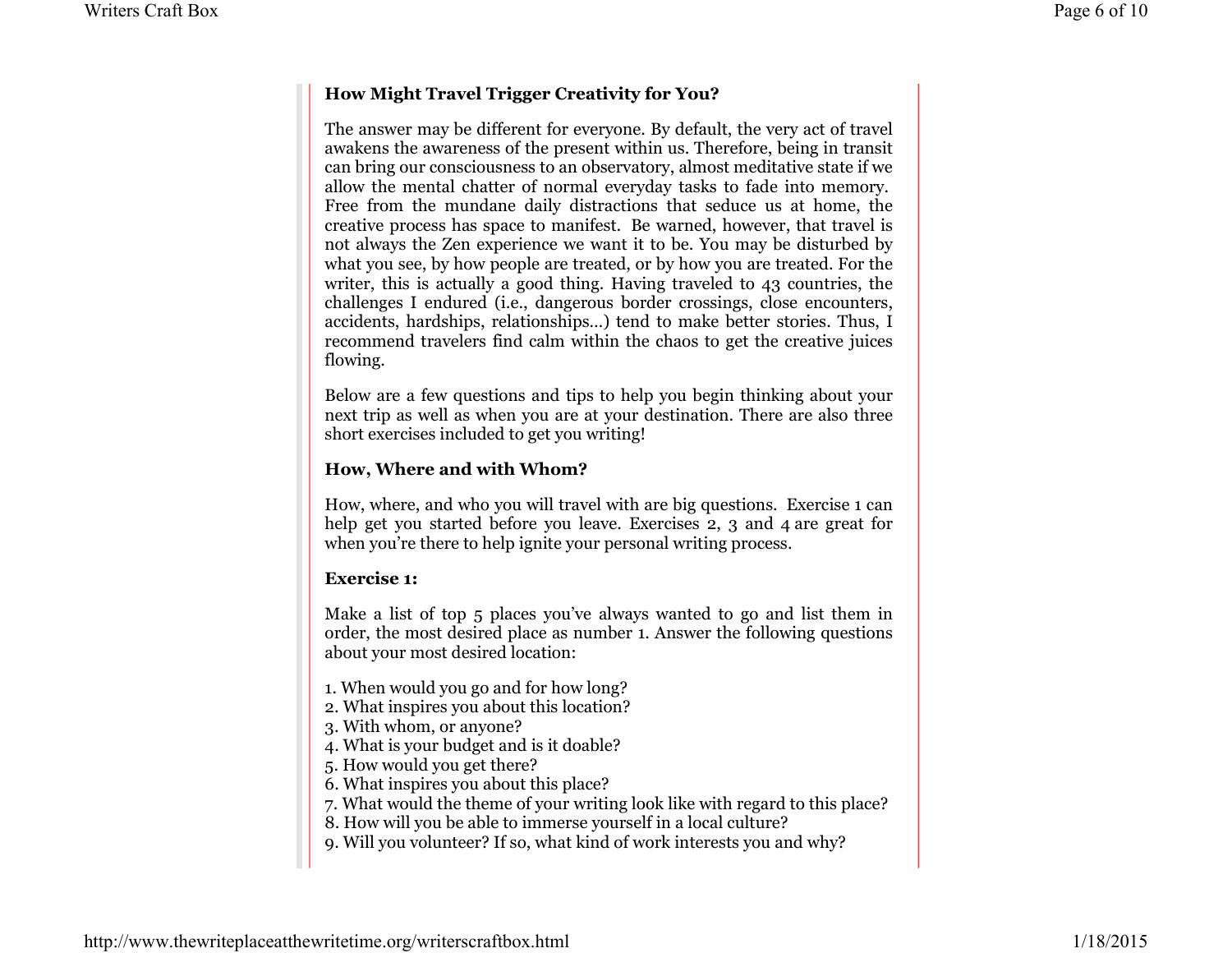Traveling alone often affords you the best opportunity to meet interesting people. If you've determined it's not safe to travel alone, or if you wish not to, there are a few things to consider when choosing a travel companion. Number one: they need to give you space to write! A few questions to consider when choosing a travel partner, should you not want to go it alone, follow:

• Who have you traveled with in the past that you know will be good travel companion?

 • Who is open to meeting new people and giving you your alone time to write?

• Do they have similar travel goals to yours?

After determining your travel companion(s), if any, how do you manage the logistics while still giving yourself some calm creative space to write? Below are some tips to make the most of your time abroad.

## **General Tips When In-Country**

• Observe everything around you.

• Learn to say "hello," "goodbye," and "thank you" in the local language. People will likely be nicer to you and offer up more local advice. Even if you don't speak the language, Charades works quite well to get a recommendation or tip from a local on where to go and what to see in order to have a more authentic experience.

• Carry a small notebook with you at all times. Use that notebook to record the interesting things you hear around you including conversations, experiences, and observations.

- Take with you some inspiring reading by your favorite author(s).
- Talk to the locals.

• Be daring. Avoid other tourists and tourist attractions as much as possible.

• Don't fall into the "Guide Book Curse"—which limits you to only doing what is in your guidebook.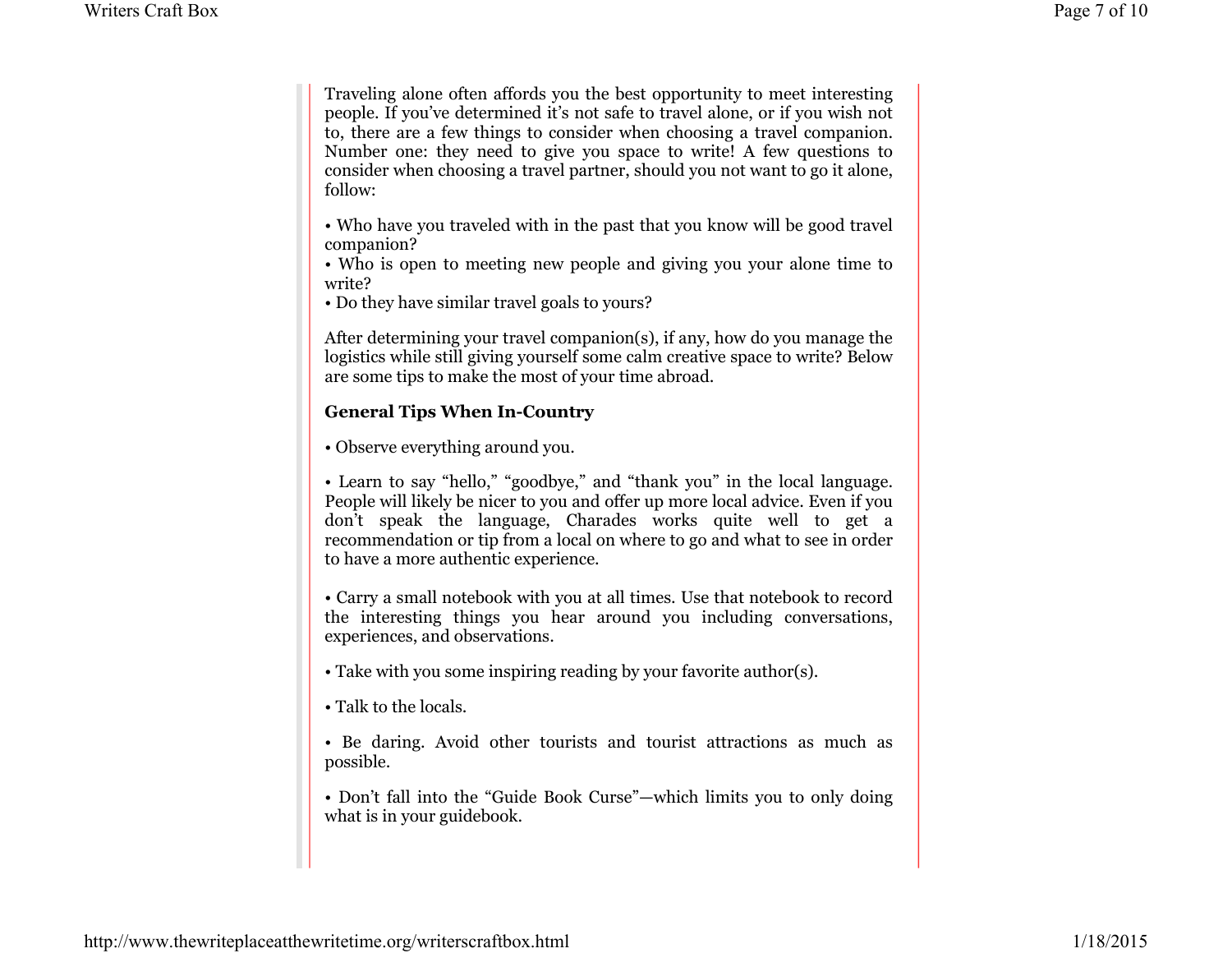• Find a quiet spot to write for at least one hour per day. Your writing does not have to be cohesive. Give yourself the freedom to "brain dump," writing without judgment or order. Later, those ideas may bloom into something bigger. The ideas/thoughts/observations might leave you completely if you don't write them down!

#### **Exercise Two:**

Find a local newspaper or magazine in the country you are traveling. Look at the photos. Pick one that interests you and tell the story you see in the photograph. What is the theme? Imagine the characters. Imagine the conflict. Let your imagination run wild and don't hold back. Write at least one full page.

## **Exercise Three:**

Sit out in an open plaza or in a café where there are many locals in the country you are traveling. Observe a person you find interesting for 10-20 minutes. Watch their actions, look at their dress, their companions (if there are any). Imagine what their story might be. Write 2 paragraphs answering the following questions:

- Where did this person come from?
- Where is this person going?

 • What happens next for this person? Who might they meet? What adventures arise for them?

## **Exercise Four:**

Many travelers are natural observers. During my year abroad, I wrote in my journal everyday. My entries were not extremely cohesive or well-written. What was important in completing at least one journal entry per day was that I did not lose the memory of what happened. If I had not written down all the small and not so small things that happened to me, good or bad, I never would have remembered them. Many of those journal entries have inspired poems and short stories.

Write a journal entry for 3 consecutive days (at least a half page each day) on your observations/experiences from that day. If you're a poet, perhaps write one poem each day. Choose one of the following topics that pertained to your day including: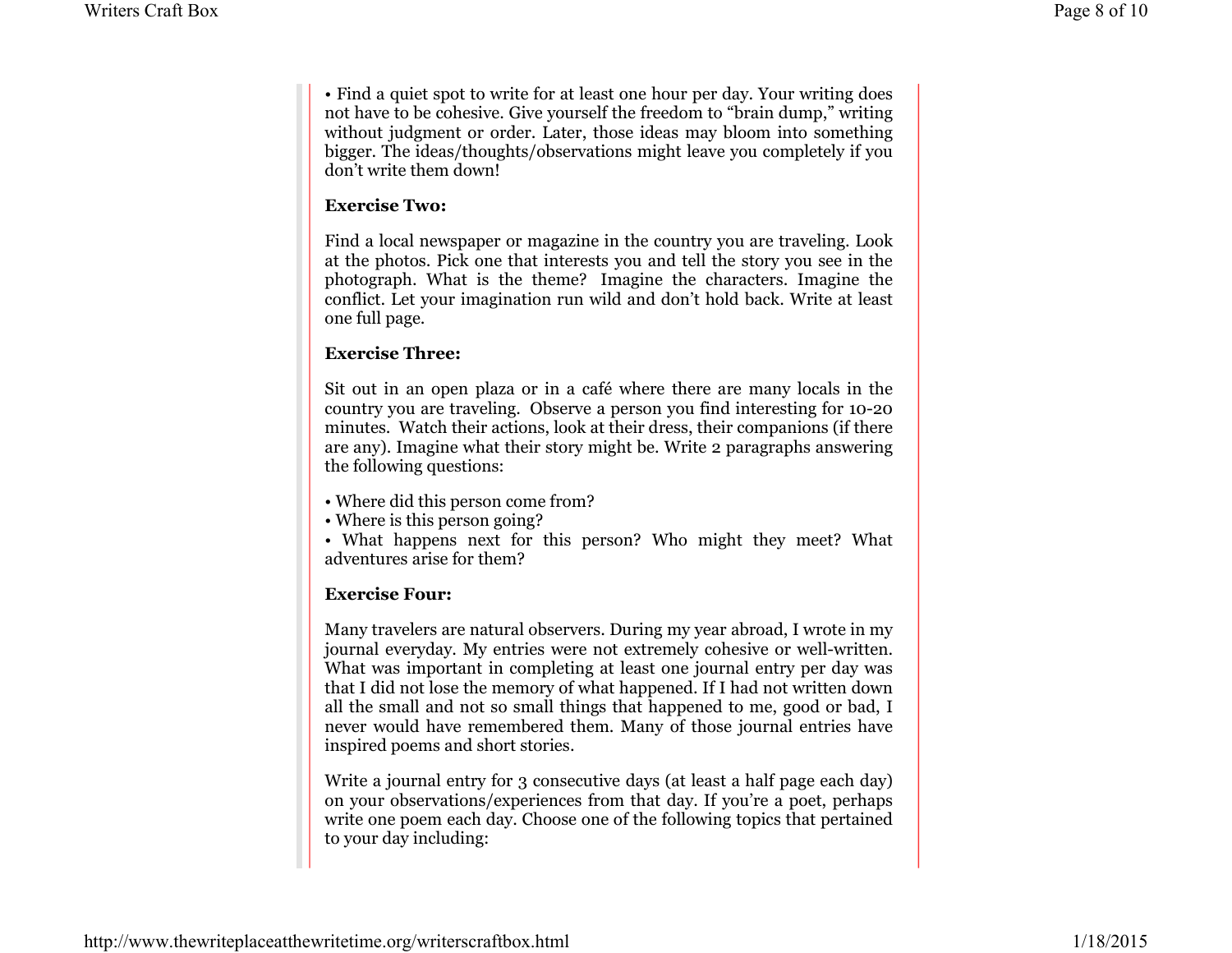- Chaos
- Perspective shift
- Fear
- Hardship
- Peace

## **Conclusion:**

Sometimes all we need to spur creativity is to physically take ourselves out of our element. That might mean choosing a place to go that is slightly outside of our comfort zone. Perhaps you are used to traveling places with a companion but for the purposes of writing, you'll need to go it alone—and this makes you slightly anxious. Or perhaps you choose a place where they don't speak your language, or where you might be slightly uncomfortable.

I lived in a mud hut where there was no electricity or running water. There were also many large hairy spiders, poisonous snakes, and Malaria. I was hardly ever "comfortable." However, I did adjust. What stands out in my mind are the relationships I gained while living in those places, not feeling too hot, too cold, too dirty, too scared, or covered with mosquito bites. Good writing is challenging, as are some experiences. Putting ourselves in (hopefully safe) situations that challenge us and push us over our own invisible line of comfort is often a great source of inspiration. Find humor amid the chaos. Great works of art are often made from some kind of discomfort.

So, I encourage you to think outside the box when thinking of a place that will inspire and challenge you. And, while you are in that place, give yourself equal time to get out and observe, get out and talk, and retreat back so you can peacefully write about all the incredible things you witnessed.

*Travel inspired!*